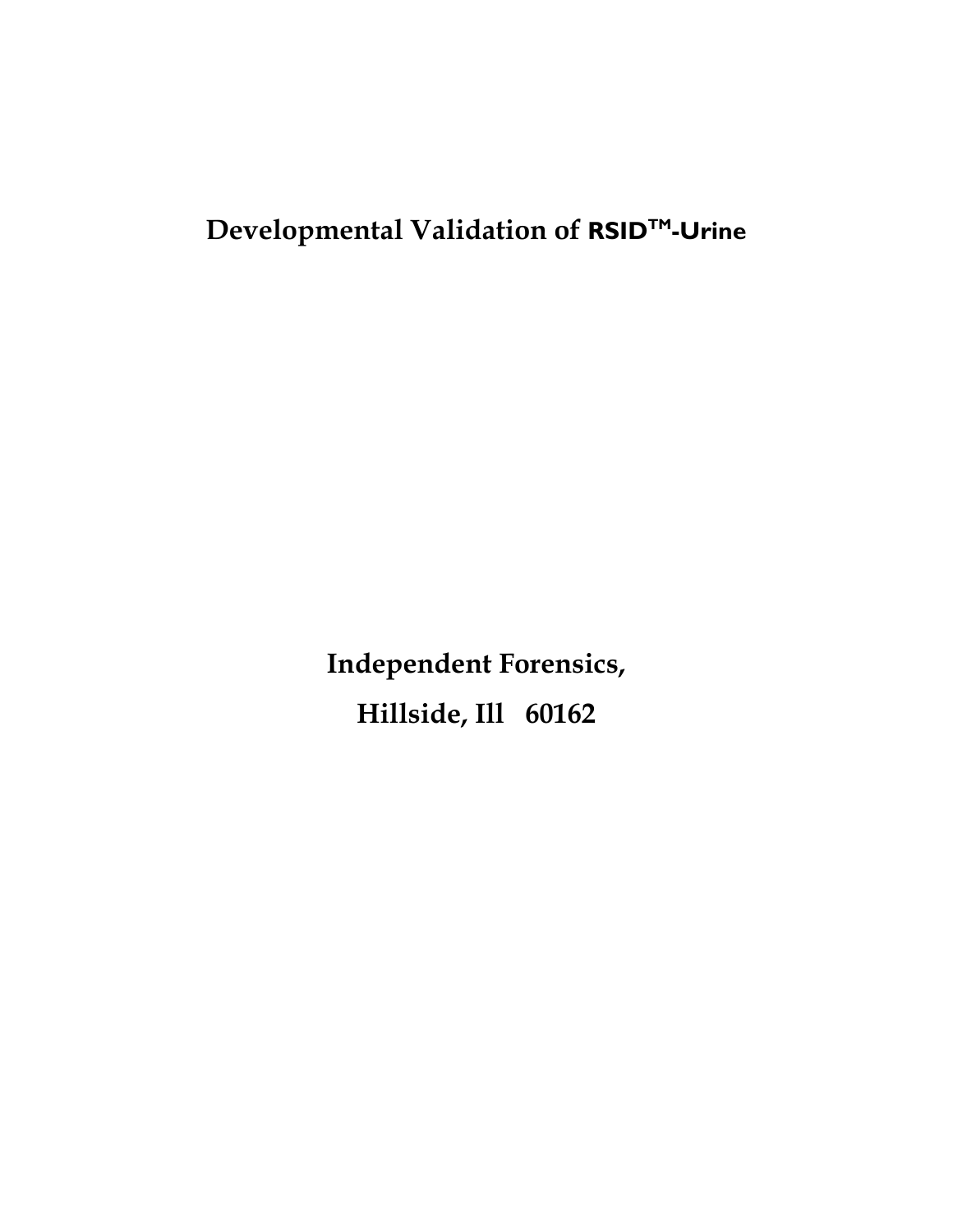## Table of Contents

| $\mbox{Configuration of the \textit{RSID} ``-Urine lateral flow test \qquad \qquad \qquad ~~\qquad \qquad 4$ |  |
|--------------------------------------------------------------------------------------------------------------|--|
| Quantification of RSID <sup>"</sup> -Urine tests <b>contained a container and the Urine S</b>                |  |
|                                                                                                              |  |
|                                                                                                              |  |
|                                                                                                              |  |
|                                                                                                              |  |
|                                                                                                              |  |
|                                                                                                              |  |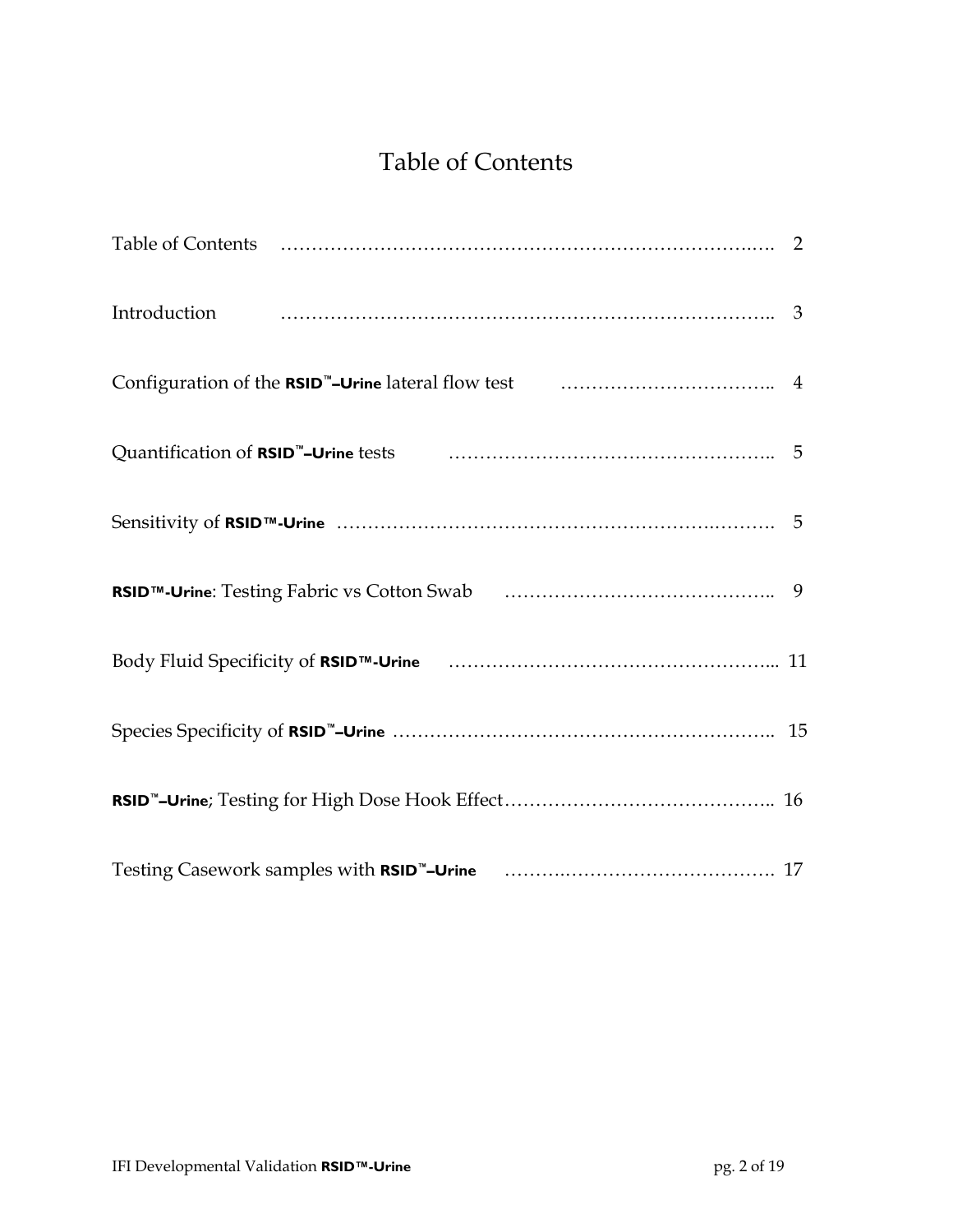#### **Introduction**

 The body fluid urine is comprised primarily of salts and water. The cell content of urine is very low and is derived mainly from epithelial cells shed from the urinary tract as well as some erythrocytes and leukocytes that escape from the glomeruli. The importance of urine detection in forensic analysis is often minimized because of the insensitivity of current urine tests and the low success rate for obtaining DNA profiles with evidence samples stained with this body fluid. A common detection method for urine relies on visual examination for stains with characteristic appearances. Concentrated urine stains will generally fluoresce under alternate light sources, but diluted stains are harder to detect and odor is a common detection method.

 Historically, methods for urine detection have relied on identifying small organic compounds: urea and creatinine. Both of these compounds are found in numerous other body fluids such as sweat, blood, saliva, and semen. Urea is present at high levels in urine, approximately 1400 to 3500 milligrams per 100 milliliters. Creatinine is present at one-tenth these values, with average concentrations of 105 to 210 milligrams per 100 milliliters. While urea and creatinine are found at relatively high levels in liquid urine, they may be difficult to detect in stains, since the absorption of liquid urine into fabrics (the most commonly found type of urine sample) dilutes and disperses the urine components. Testing for urea relies on urease, an enzyme that breaks down urea and releases ammonia and carbon dioxide. Ammonia is detected using an indicator chemical, such as Nessler's reagent (mercuric iodide in potassium iodide) or DMAC (pdimethylamino-cinnamaldehyde) (Stuart H. James & John J. Nordby, Forensic Science: an introduction to scientific and investigative techniques). Creatinine is detected by applying a saturated solution of picric acid in toluene or benzene to a stain extract which will chemically combine with creatinine to form creatinine picrate, an easily detectable colored product.

 Tamm-Horsfall protein (THP) is the most abundant protein present in human urine and was originally described by Tamm and Horsfall in 1950 (Tamm I, Horsfall FL 1950). It is secreted by the thick ascending limb of the loop of Henle and then excreted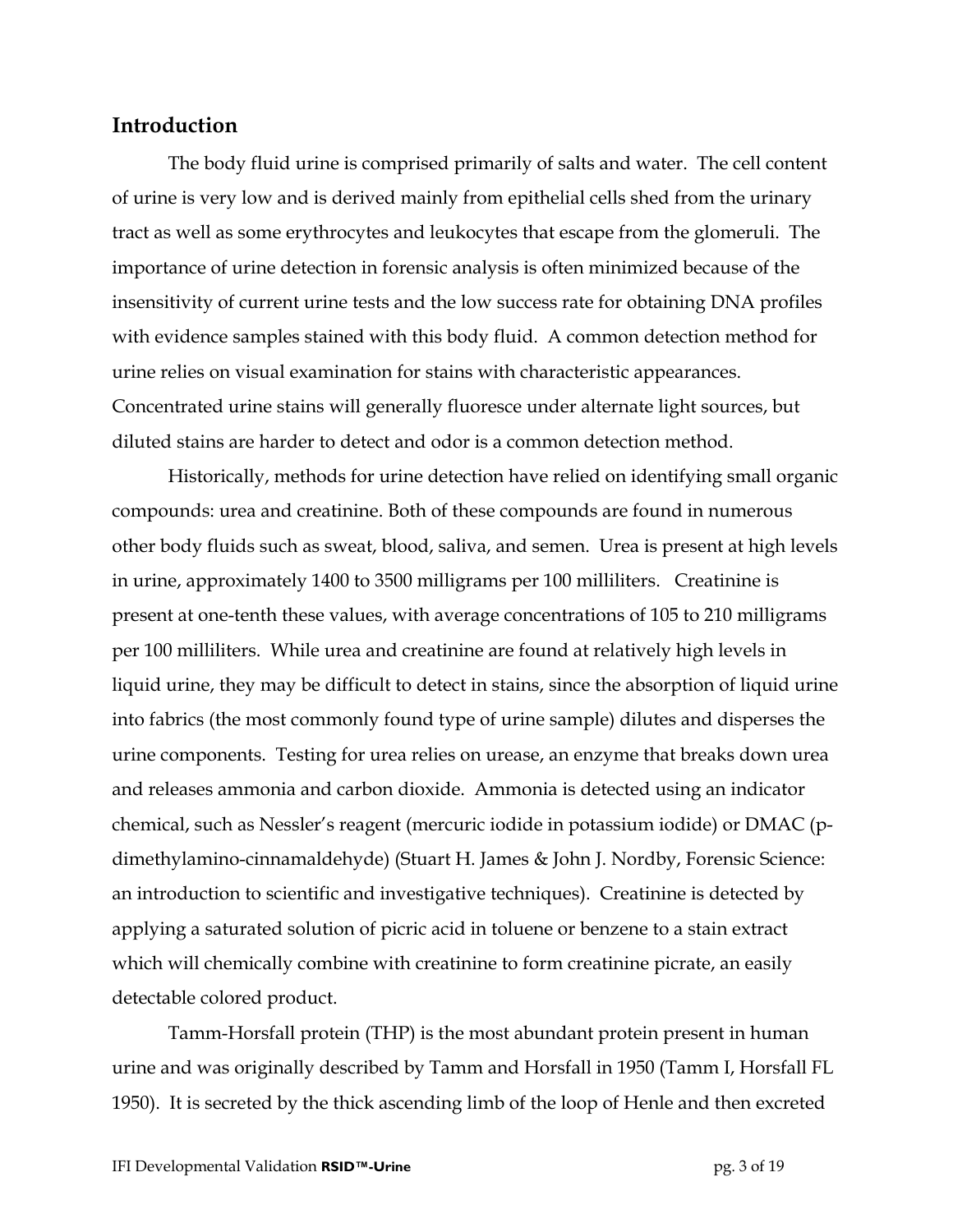into urine at a rate of 50-100 mg/day (Hoyer & Seiler 1979; Dulawa et al. 1985). THP is a monomeric protein of ~85 kD that is heavily glycosylated by polyantennary sialate (up to 30% of the molecular weight can be carbohydrate). Although the physiological role of THP is unknown, its synthesis and membrane expression by cells of the thick ascending limb of the loop of Henle have led to the suggestion that it might be involved in ion transfer (Hoyer & Seiler 1979; Richet G, 1983). THP is specific to urine, however, and is found in many animal species.

#### **Configuration of the RSID™–Urine lateral flow test**

RSID<sup>™</sup>–Urine is an immunochromatographic assay that uses polyclonal rabbit antibodies specific for Tamm-Horsfall protein (THP). This lateral flow test system consists of overlapping components treated such that the tested fluid is transported from the conjugate pad to the membrane and is finally retained on the wick. The conjugate pad and membrane are pretreated before assembly such that the user need only add his/her extract in diluent buffer (provided in the kit) to initiate the test. Once the tested sample is added to the sample window, the running buffer and sample diffuse through the conjugate pad, which has blue, pre-dispersed latex-beads conjugated to anti-human THP polyclonal antibodies. The diluent redissolves the latex bead labeled anti THP antibodies which will bind Tamm Horsfall if it is present in the sample. THP-latex bead-antibody complexes are transported by bulk fluid flow to the membrane phase of the test strip. The membrane has been prepared such that antibodies laid down on the membrane are invisible until the test is performed. The immobilized anti-THP antibodies on the test line (*i.e.*, on the membrane) capture the THP-antibody-latex bead complexes, producing a blue line at the test position. If no THP is present in the sample, latex bead-conjugated antibody-antigen complexes are not formed, and latex bead anti-THP complexes will not accumulate at the test line. Each strip test is designed with a control, consisting of anti-rabbit IgG deposited on an invisible line on the membrane; these anti-rabbit antibodies will capture rabbit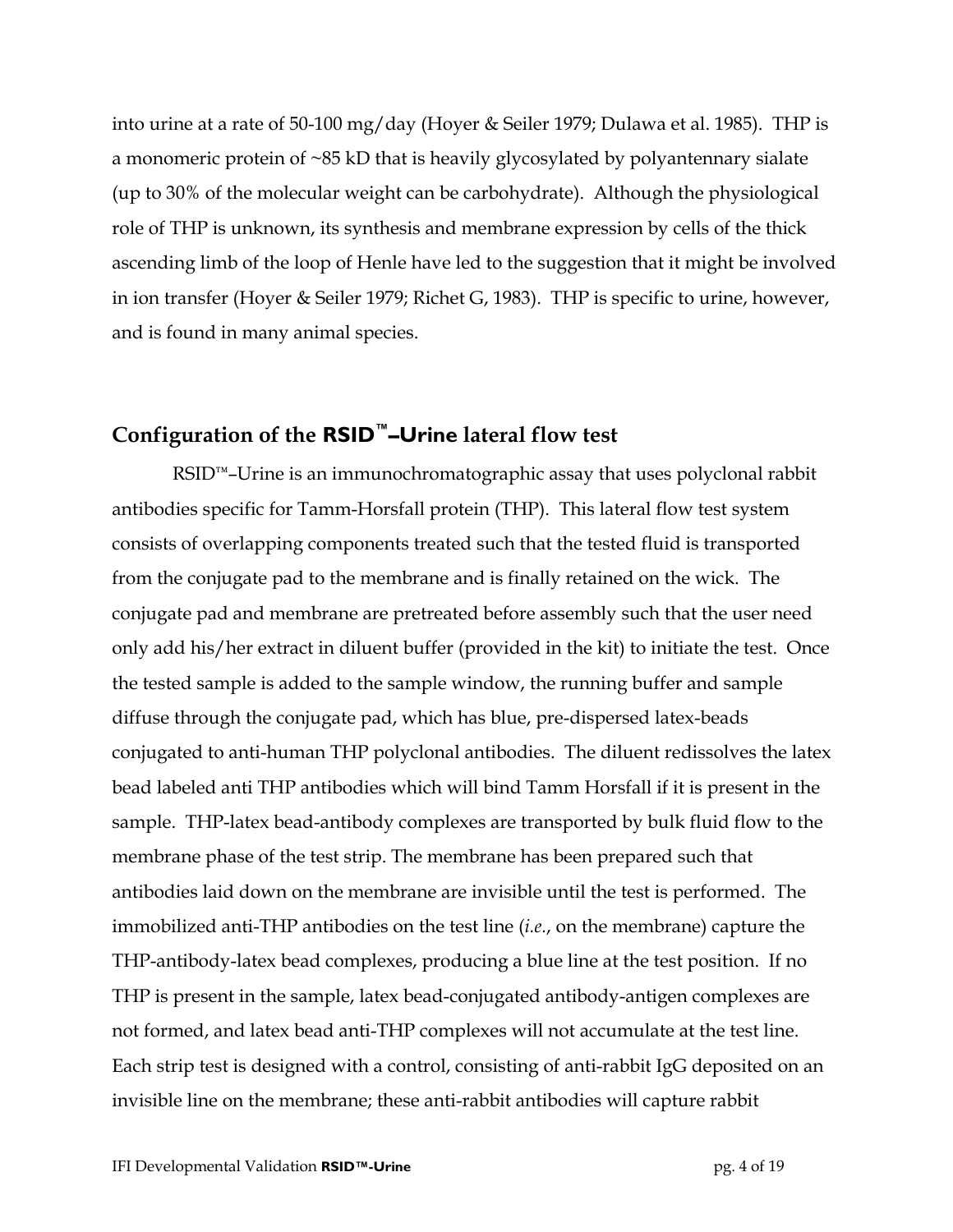antibodies flowing past the test line producing a visible blue line at the control position (see Fig. 1). The control line should always give a positive blue line thereby demonstrating that the sample fluid was transported through the length of the test, and that the components of the strip test were assembled correctly and the test is working appropriately.



#### **Quantification of RSID™–Urine strip test results**

Strip test results were evaluated using a color intensity score sheet. The intensity of the test strip line was noted by visual comparison against a standard, which consisted of a series of graded blue lines, from faint to strong, where each displayed line was given an intensity score value. The operator compared the test line of the strip test against the score sheet, and recorded the observed intensity; this method minimizes operator variance and provided quantitative data for production QA/QC and validation.

#### **Sensitivity of RSID™–Urine**

 The levels of THP in human urine vary widely throughout the day due to differences in hydration state, diet, and genetic variation. To assess the varying levels of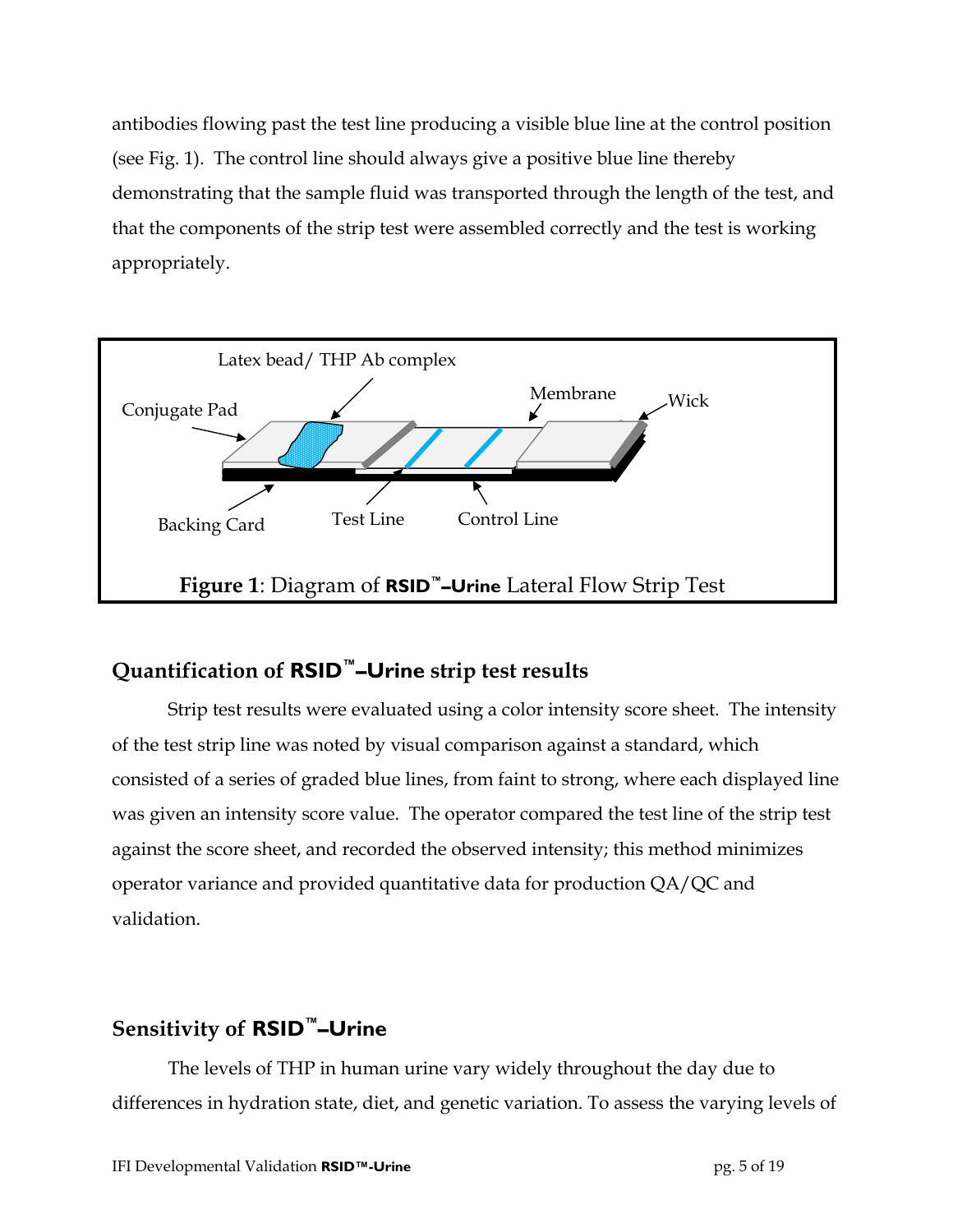THP, urine samples were collected from individual volunteers throughout the course of one day. To determine if the color of the urine sample correlated with the intensity of the test line on **RSID™–Urine** cassettes, each urine sample was recorded as light (L), medium (M), or dark (D) yellow. From each urine sample, 50 μL of liquid urine was deposited on several cotton swabs and allowed to air-dry. Each swab was extracted in 1 mL RSID™–Urine buffer for 1 hour at room temperature and 100 μL was loaded onto the cassette. Assuming 100% extraction efficiency, this was approximately 5 μL of urine. Results were recorded after 15 minutes. Results of analyzing sequential time collection of urine during a full day from three volunteers (#1, #2, #3) are shown in Fig. 2. Samples from an additional 9 volunteers were also analyzed (data not shown). The color intensity of the urine sample is noted below each cassette (L, M, or D).

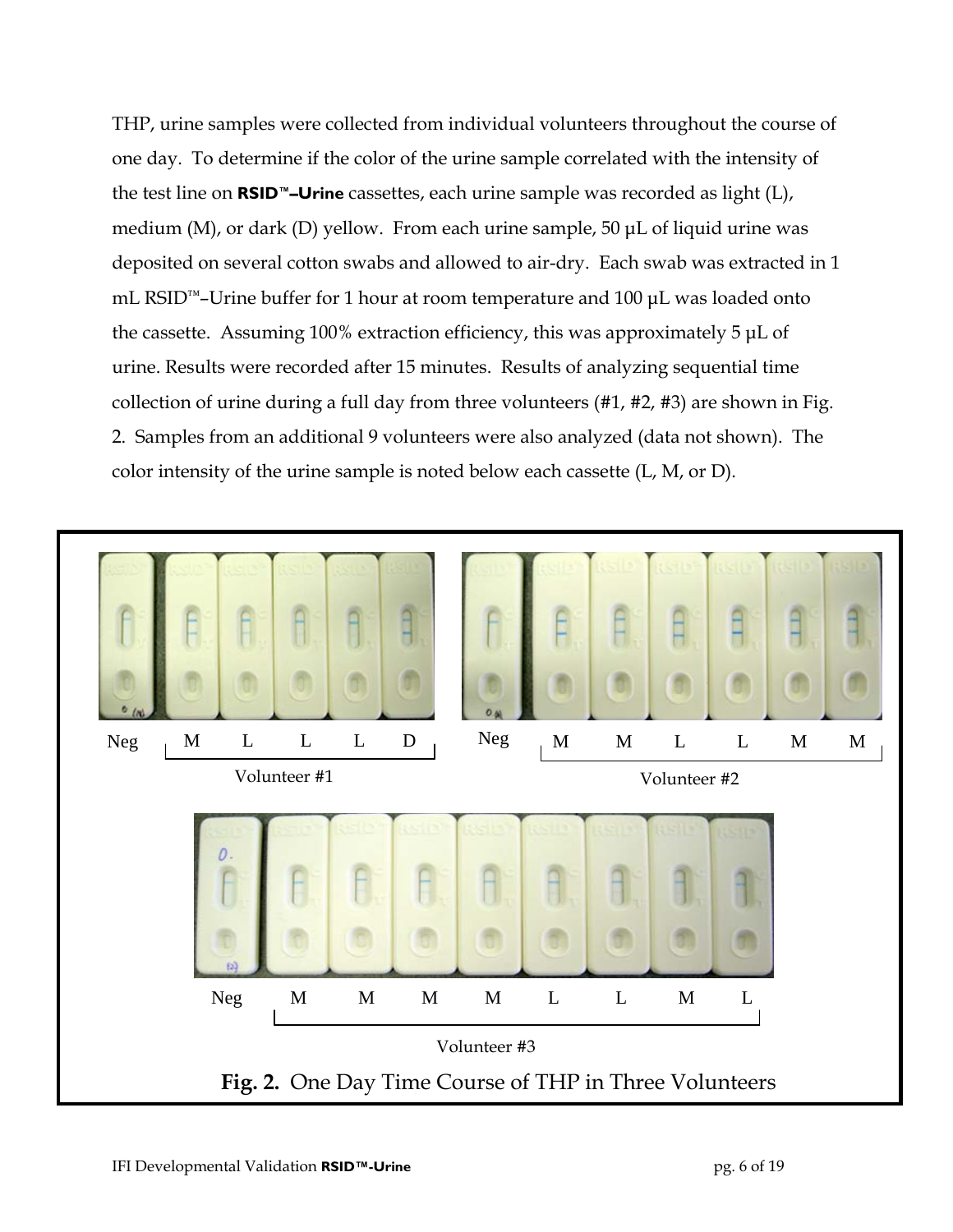A negative control (neg) of 100 μL **RSID™–Urine** buffer only, was included with each set of samples.

 The results of the analysis for THP using **RSID™-Urine** from each individual were completely self-consistent such that darker urine samples produced stronger test lines and lighter urine samples produced weaker test lines (Fig. 2, volunteers #1 and #3). Some individuals, example volunteer #2, produced a strong reaction on the test line regardless of the color intensity of the sample (Fig. 2, volunteer #2 top right panel). We noted two types of individuals, those that varied their THP output during the day and thus demonstrated an excellent correlation of urine color with THP, and other individuals for whom THP is strongly expressed irrespective of urine color.

 Determining the sensitivity of detection of urine using **RSID™–Urine** is difficult due to the clear variability in THP levels from individual to individual as well as the variation in THP levels due to diet and hydration. In order to control for hydration level, urine samples were classified by color (L, M, D) from each individual before testing. In addition, urine samples from multiple individuals were also compared in order to try and control for personal variation in THP secretion. Extractions were prepared from swabs on which 50 µL of urine had been deposited and air-dried, and subsequently extracted in 1 mL **RSID™–Urine** buffer for 1 hour at room temperature. A standard volume of this extract (100 µL) of was tested on **RSID™–Urine** cassettes (see Fig. 3). Results were recorded after 15 minutes. Assuming 100% extraction efficiency, the equivalent volume of urine tested was approximately  $5 \mu L$ .

 The results from the light, medium, and dark samples were variable, as expected, but the majority of the samples were scored positive (Fig. 3). These results emphasize that the levels of THP are quite variable and thus preclude the possibility of establishing a definitive limit of detection for urine using **RSID™–Urine**. However, we have found after extensive testing, that using the equivalent of  $5 \mu L$  of urine routinely gives a positive result (Fig. 3 and data not shown) and have therefore designated 10 µL as the stated limit of detection for **RSID™–Urine** as an added margin for urine identification.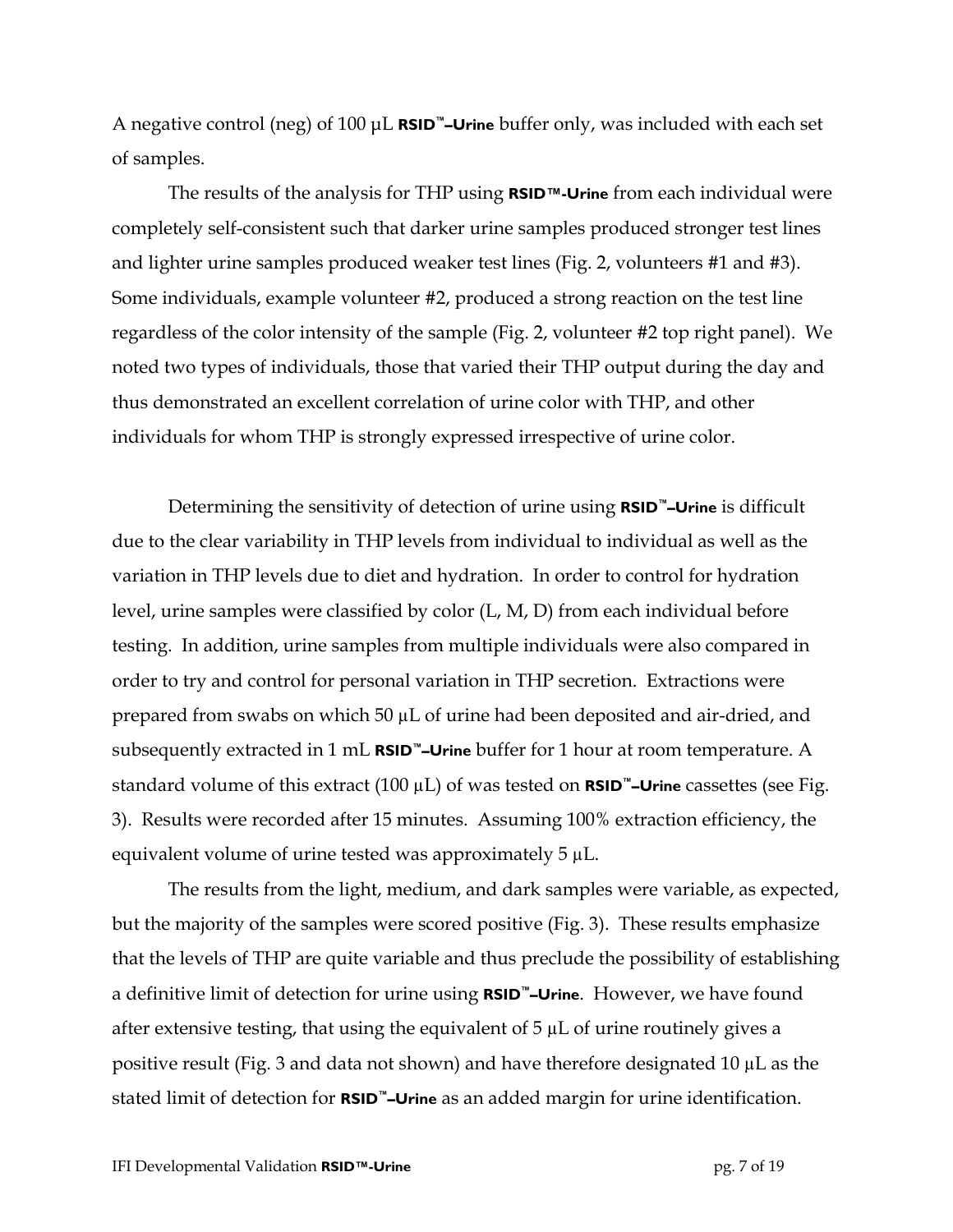The normal, physiological range of THP is such that we recommend that questioned samples and evidence cuttings be extracted in a minimum volume of (200- 300 µL) of **RSID™–Urine** buffer. We have also determined that directly testing from a fabric cutting, as opposed to using a swab adsorption technique increases the sensitivity of **RSID™–Urine**.

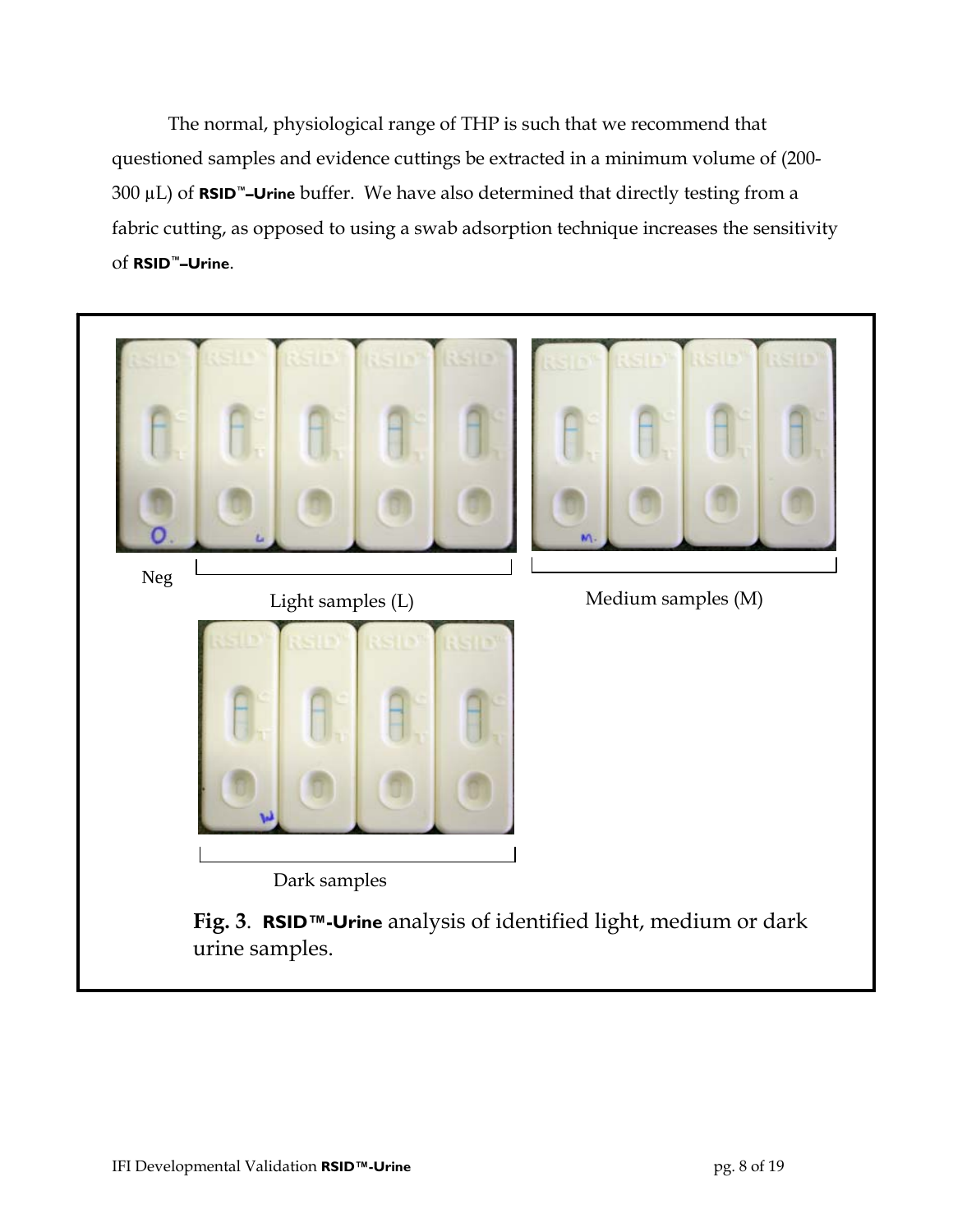#### **RSID™–Urine: Testing Fabric vs. Cotton Swab**

The most common type of sample in forensic laboratories from which urine detection is requested is from fabric. We therefore tested urine stains from several types of fabric including polyester, cotton and denim. The fabric samples (Table 1) were prepared by depositing 50  $\mu$ L of urine from light and dark urine samples on several pieces of polyester, cotton, and denim fabric. As a control, the same urine samples were deposited on cotton swabs and allowed to air dry.

| Table 1: Fabric and Swabs Tested with <b>RSID</b> <sup>"</sup> -Urine |                           |                 |  |  |  |
|-----------------------------------------------------------------------|---------------------------|-----------------|--|--|--|
| Sample                                                                | <b>Sample Type</b>        | % Stain Sampled |  |  |  |
| Swab                                                                  | Cotton Swab               | 100             |  |  |  |
| 1                                                                     | Cotton Swatch             | 8               |  |  |  |
| $\mathcal{P}$                                                         | Denim                     | 25              |  |  |  |
| 3                                                                     | <b>Black Cotton Twill</b> | 64              |  |  |  |
| 4                                                                     | <b>Blue T-shirt</b>       | 44              |  |  |  |
| 5                                                                     | Polyester                 | 5.5             |  |  |  |

 Samples were extracted from a uniform cutting obtained by using an 8 mm Harris punch to excise a defined piece of each fabric. As each type of fabric produced a different sized stain, due to the "spreading" of the liquid, the percentage of the stain sampled in the 8 mm diameter cutting was noted (Table 1). This was calculated by dividing the area of the Harris punch by the area of the stain and multiplying by 100 (Table 1). The polyester fabric exhibited the most spreading, and therefore the 8 mm punch sampled the least of the 50  $\mu$ L of urine added to the fabric (~5.5% of the stain), whereas the cotton twill exhibited the least spreading and thus almost 64% of the stain could be tested from this substrate (Table 1).

 The results from testing different fabric types with **RSID™–Urine** revealed that sampling a smaller percentage of a urine stain from different fabrics resulted in a similar, or even stronger signal as compared to sampling the whole stain from a cotton swab (fig. 4A and 4B, both light and dark urine samples). This observation was likely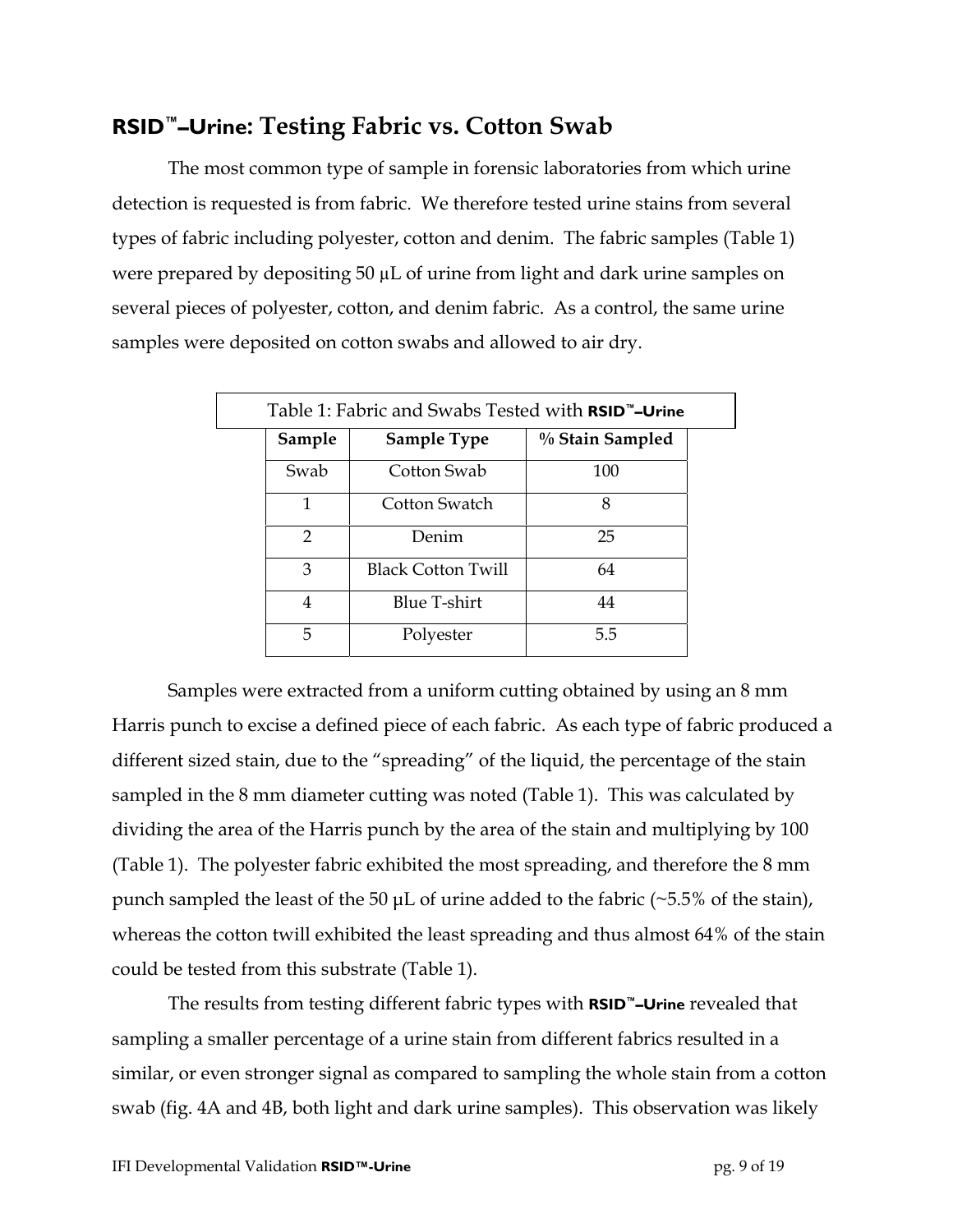due to greater extraction efficiency of the urine stain from the fabrics than from a swab. The signal from extraction of the polyester fabric was similar to the signal obtained from the cotton swab extraction (fig. 4) indicating that extraction from fabric enhances the sensitivity of **RSID™–Urine**. Since the majority of urine samples received by forensic laboratories are on fabric, the sensitivity of **RSID™–Urine** may be higher than indicated from extraction from a swab.

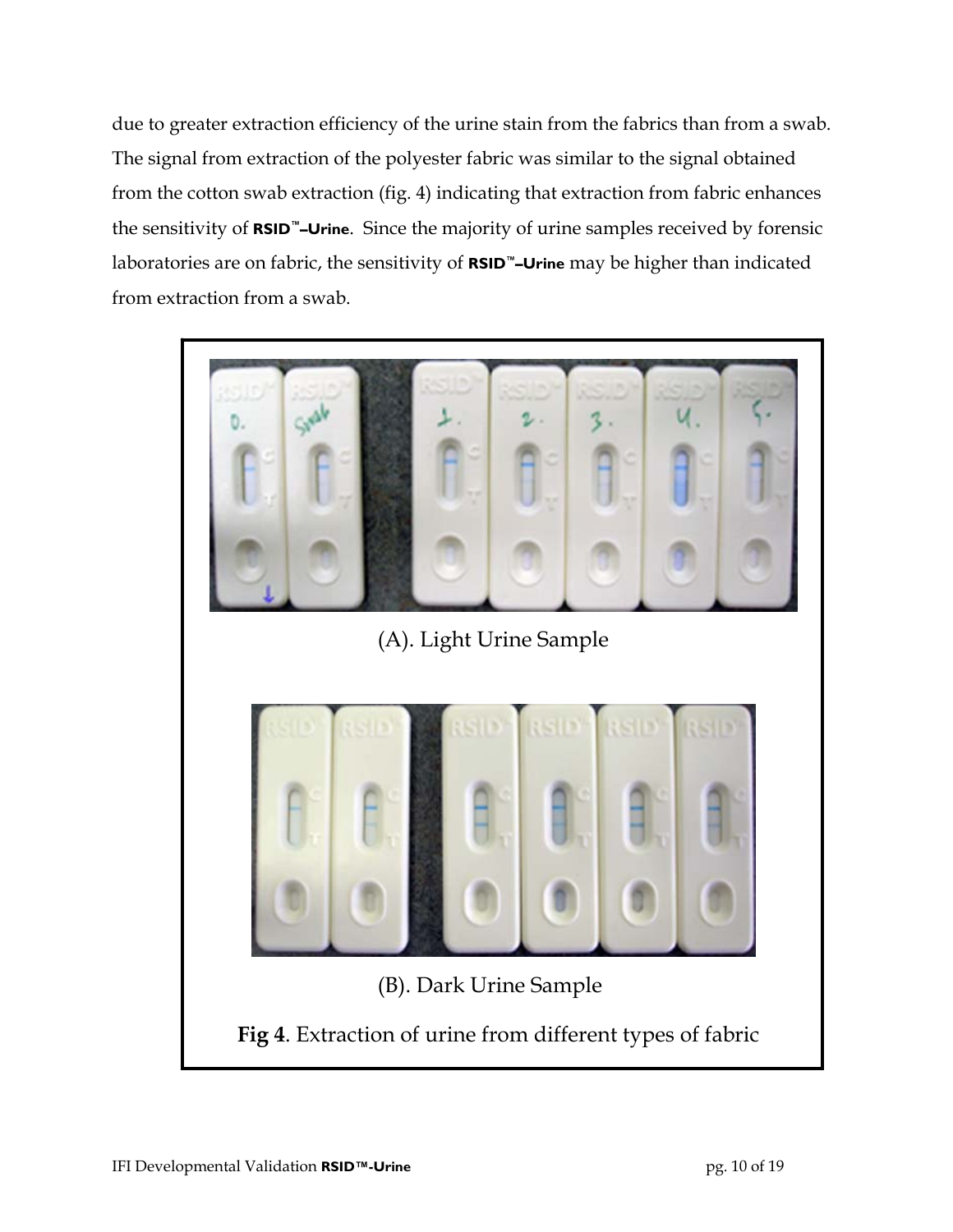#### **Body Fluid Specificity of RSID™–Urine**

To determine if **RSID™–Urine** cross-reacts with other body fluids, we tested extracts from semen, saliva, blood, menstrual blood, and vaginal fluid on **RSID™–Urine** cassettes. Extracts of saliva, semen and blood were made from swabs on which 50  $\mu$ L of the cognate fluid had been deposited and air-dried, and subsequently extracted in, respectively, 1 mL RSID™–Saliva, RSID™–Semen, and RSID™–Blood extraction buffer for 1 hour at room temperature. Urine extract was made from a cotton swab on which 50 µL urine had been deposited and air-dried, and extracted in 200 µL **RSID™–Urine** buffer for 1 hour at room temperature. Since the detection limit of RSID™–Saliva, RSID™– Semen, and RSID<sup>™</sup>–Blood is <1  $\mu$ L body fluid, we tested 20  $\mu$ L of each extract (equivalent to 1 µL body fluid, assuming 100% extraction efficiency) of saliva, semen, and blood extract alone on **RSID™–Urine** (Fig. 5, lanes 2, 3, and 4, respectively). Urine extract, 40 µL, was tested as a positive control (Fig. 5, lane 5). Extracts of semen, saliva, and blood  $(20 \mu L)$  were also tested in combination with and without urine extract (Fig. 5, lanes 6 and 7). In addition to individual body fluids, we also tested combinations of body fluids using 40 µL of urine extract added to 20 µL each of semen, saliva, and blood extract (Fig.5, lane 7, M4) for a total tested volume of 100  $\mu$ L. The sensitivity of the M4 sample was clearly reduced when compared to urine extract alone (Fig. 5 top panel, compare lanes 5 and 7). This observation was examined further by testing dual fluid mixtures in combination with urine extract; the addition of blood extract inhibited the signal seen on **RSID™-Urine** (Fig. 5, lower panel, compare lanes 4 and 7) whereas the addition of semen or saliva extract had no effect on the signal observed from the urine extract (Fig. 5 lower panel, compare lanes 2, 3, and 7).

 This result indicates that the presence of blood must be considered carefully when testing for urine with **RSID™-Urine** as the test sensitivity will be reduced. This effect can be overcome by testing a higher volume of the sample to overcome possible inhibition of the urine signal.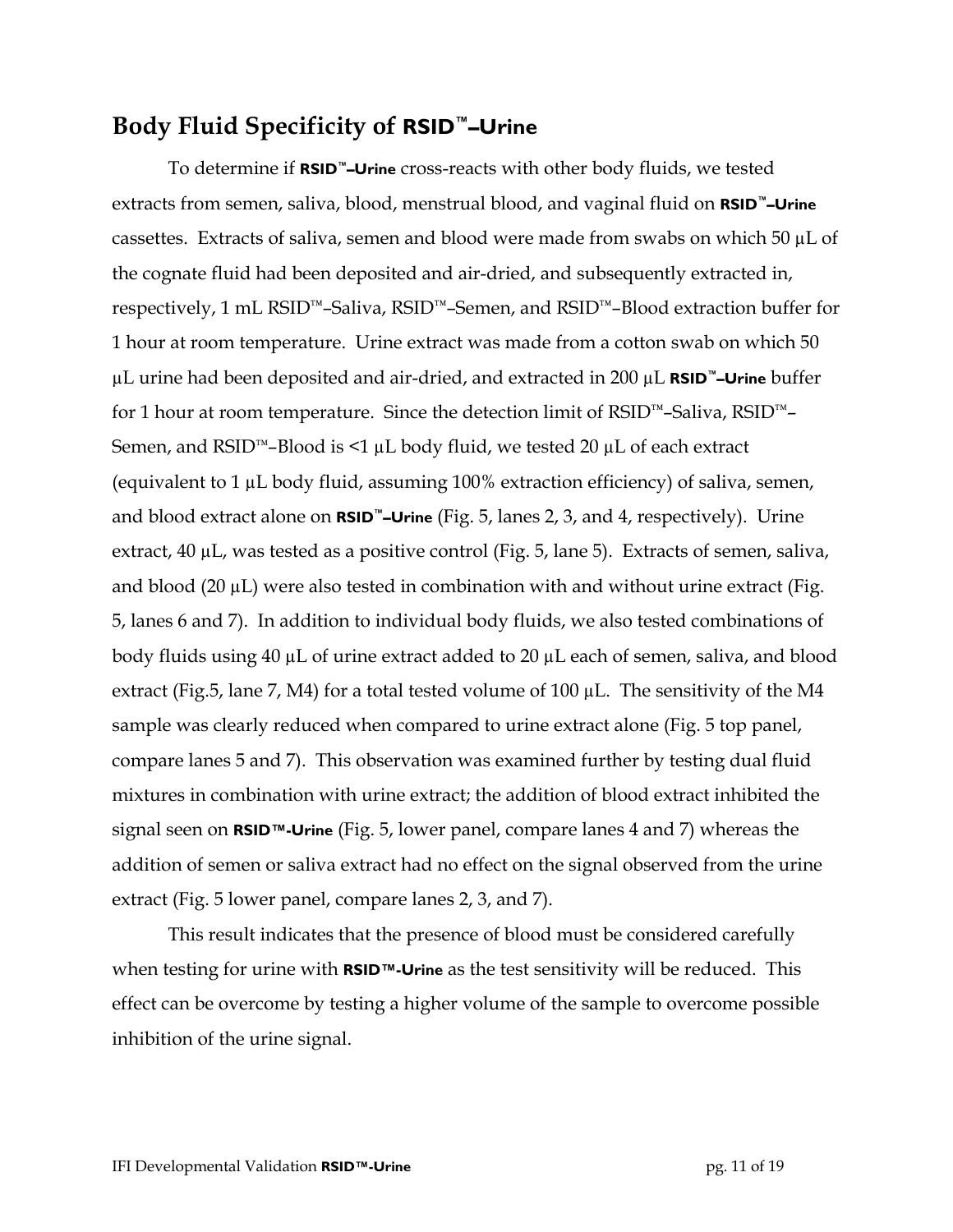

 As the presence of blood inhibits the signal from urine extract when using **RSID™-Urine**, we sought to determine the amount of blood necessary to inhibit the signal from urine extract. We tested the effect of increasing amounts of extract from a blood swab on the effect of urine extract with **RSID™- Urine** starting with an equivalent of 10 µL of urine (i.e., 40 µL extract made from an extract containing 0.25 µL urine/ µL extract)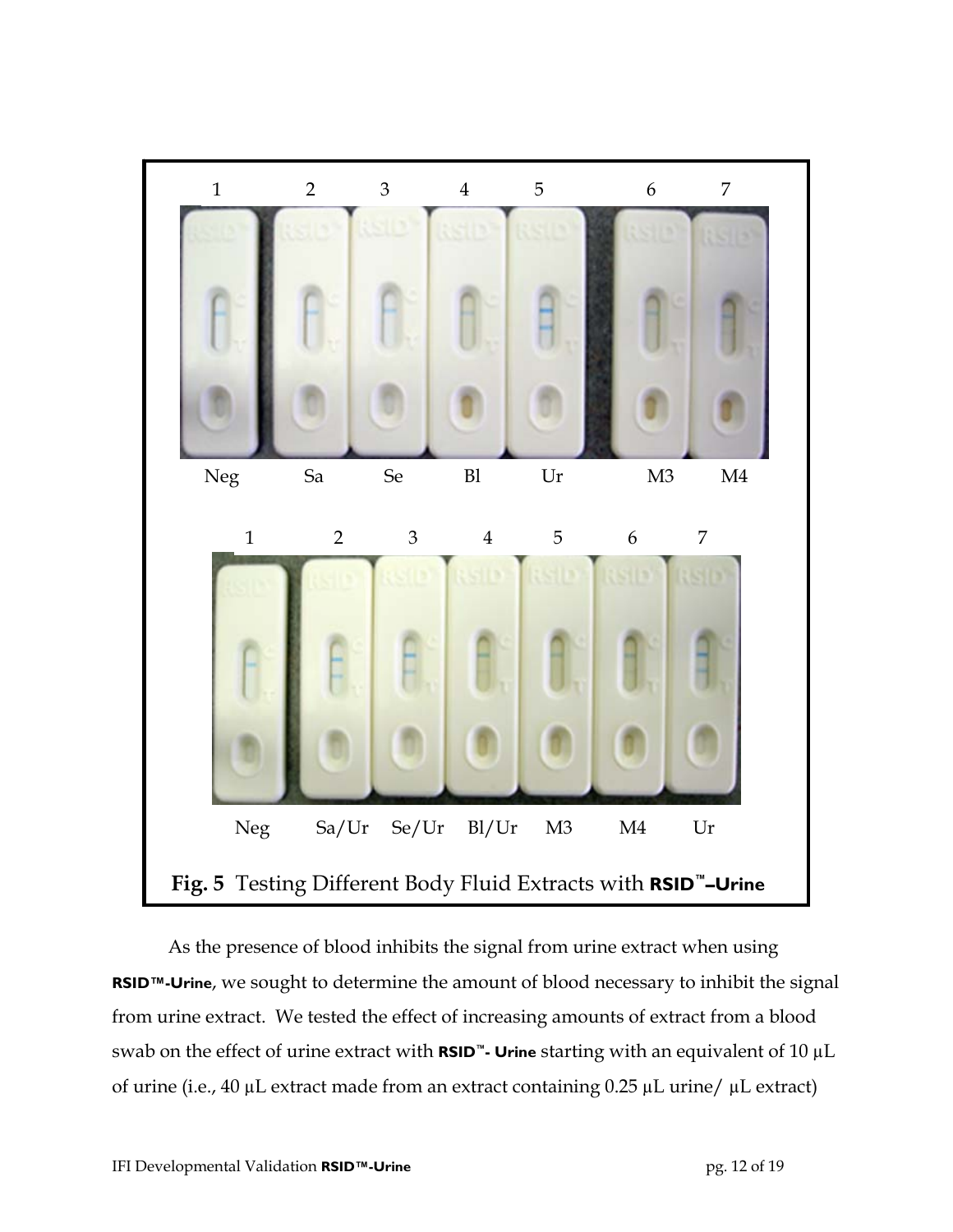with 50 nl, 250 nl, and 1 µL equivalent volume blood (Fig. 6). Controls included a negative and a positive made from 10 µL urine alone. The results demonstrate a clear positive seen with  $10 \mu L$  of urine alone, and decreasing signal with increasing amounts of blood extract in a dose dependent manner (Fig. 6). These results indicate that the presence of blood inhibits the detection of urine when using **RSID™–Urine**.



 To determine if higher amounts of urine could overcome the inhibition caused by blood extract when using **RSID™-Urine**, we tested 5, 10, and 20 µL urine in combination with 1 µL equivalent volume blood (Fig. 7). Controls included a negative control and 10  $\mu$ L urine alone as a positive control. A clear positive was seen with 10  $\mu$ L urine alone and the signal from 5, 10, and 20  $\mu$ L urine was similar in the presence of 1 µL blood and was reduced in comparison to the signal in the absence of blood (Fig. 7).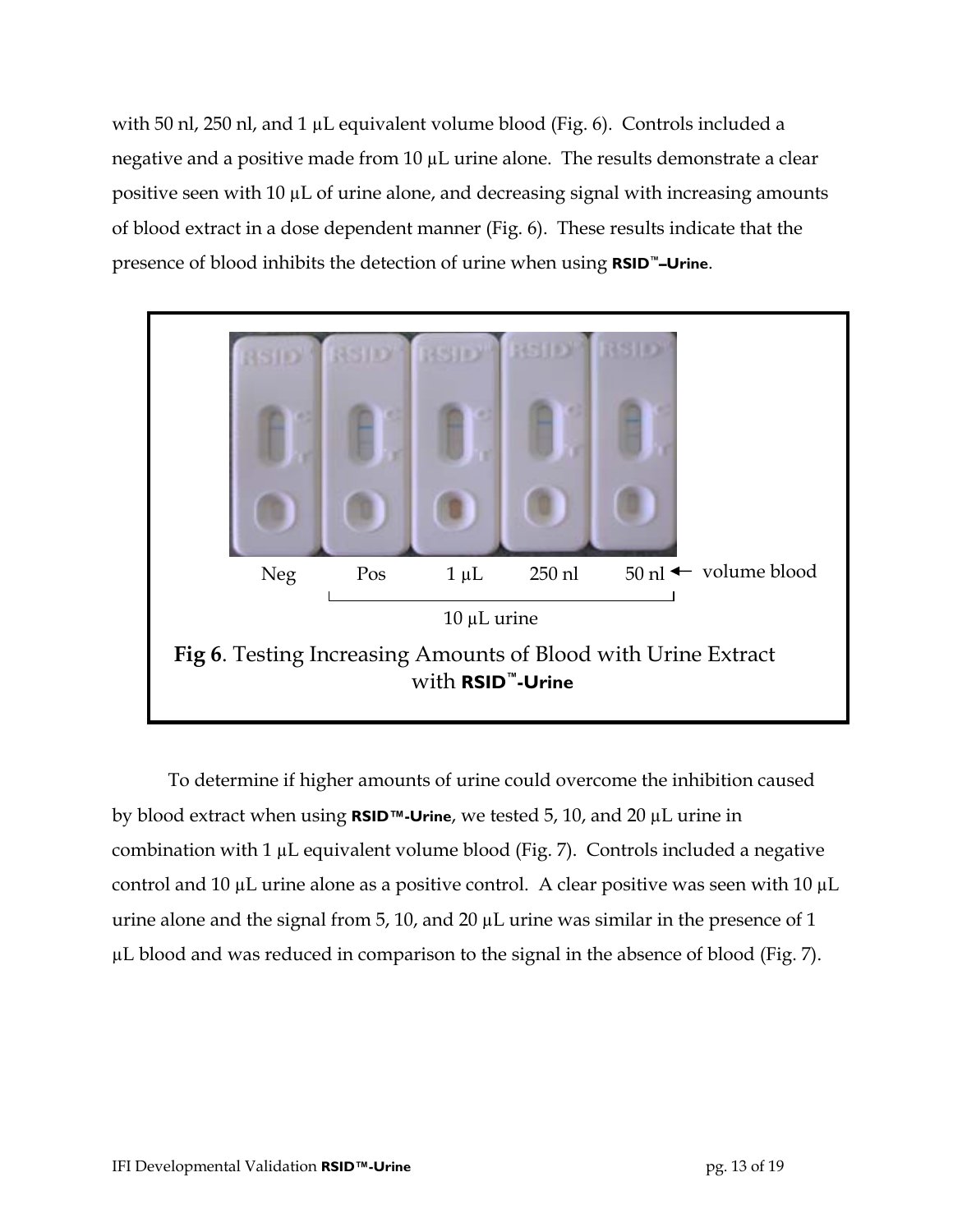

To determine if the presence of blood could completely inhibit the signal from a genuine urine extract tested with **RSID™- Urine** and thereby possibly produce a false negative, liquid urine, 20, 50, and 100 µL, was mixed with 1, 5, or 20 µL of liquid blood in a microfuge tube and deposited on a cotton swab and allowed to air-dry. These swabs were extracted in 200 µL **RSID™-Urine** buffer for 1 hour at room temperature and the extract recovered using a Spin-Eze basket; this mixed body fluid extract, 100 µL, was added to an **RSID™-Urine** cassette. Results were recorded after 15 minutes. Note that half of the original extract volume (200 µL) was added to the **RSID™-Urine** cassette; the figures indicate the original volumes used to prepare the mixed body fluid swab.

 The results for all three urine volumes were the same, therefore, only the results from 20 µL urine is shown in figure 8. Urine alone (20 µL) showed a clear positive and the signal was significantly reduced with  $1 \mu L$  blood.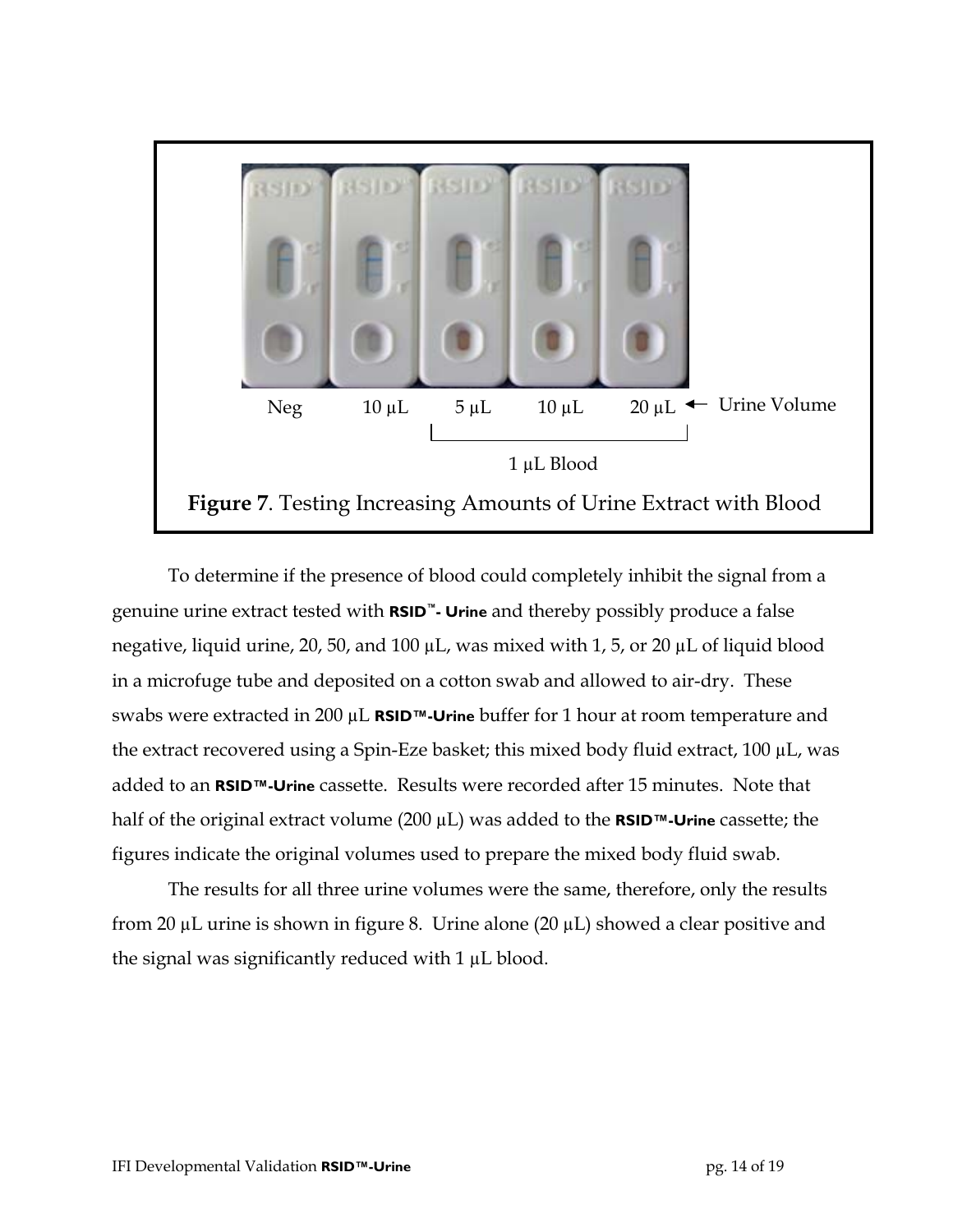

#### **Species Specificity of RSID™–Urine**

The protein sequences of THP from a variety of species are highly conserved with ~96-99% identity at the amino acid level from canine, bovine, equine, etc. To test the species specificity of **RSID™-Urine**, urine samples from different species were tested with **RSID™–Urine** (Table 2). The urine samples from various species were prepared by placing 100 µL of urine onto a cotton swab, and allowing the swabs to air-dry, and then extracting in 1 mL **RSID™–Urine** buffer. Extract was recovered and 100 µL placed in the sample well of **RSID™-Urine** cassettes; testing an equivalent of 10 µL of urine assuming 100% extraction efficiency. We found that a subset of non-human samples tested positive with RSID™–Urine; 1 of 2 gorilla samples, 2 of 3 equine samples, 1 of 2 rat samples , and half the canine samples (7 of 14) all tested positive with **RSID™–Urine**. Additional tests with these and more exotic species are underway. **RSID™–Urine** is specific for urine, but cannot be considered a human specific test.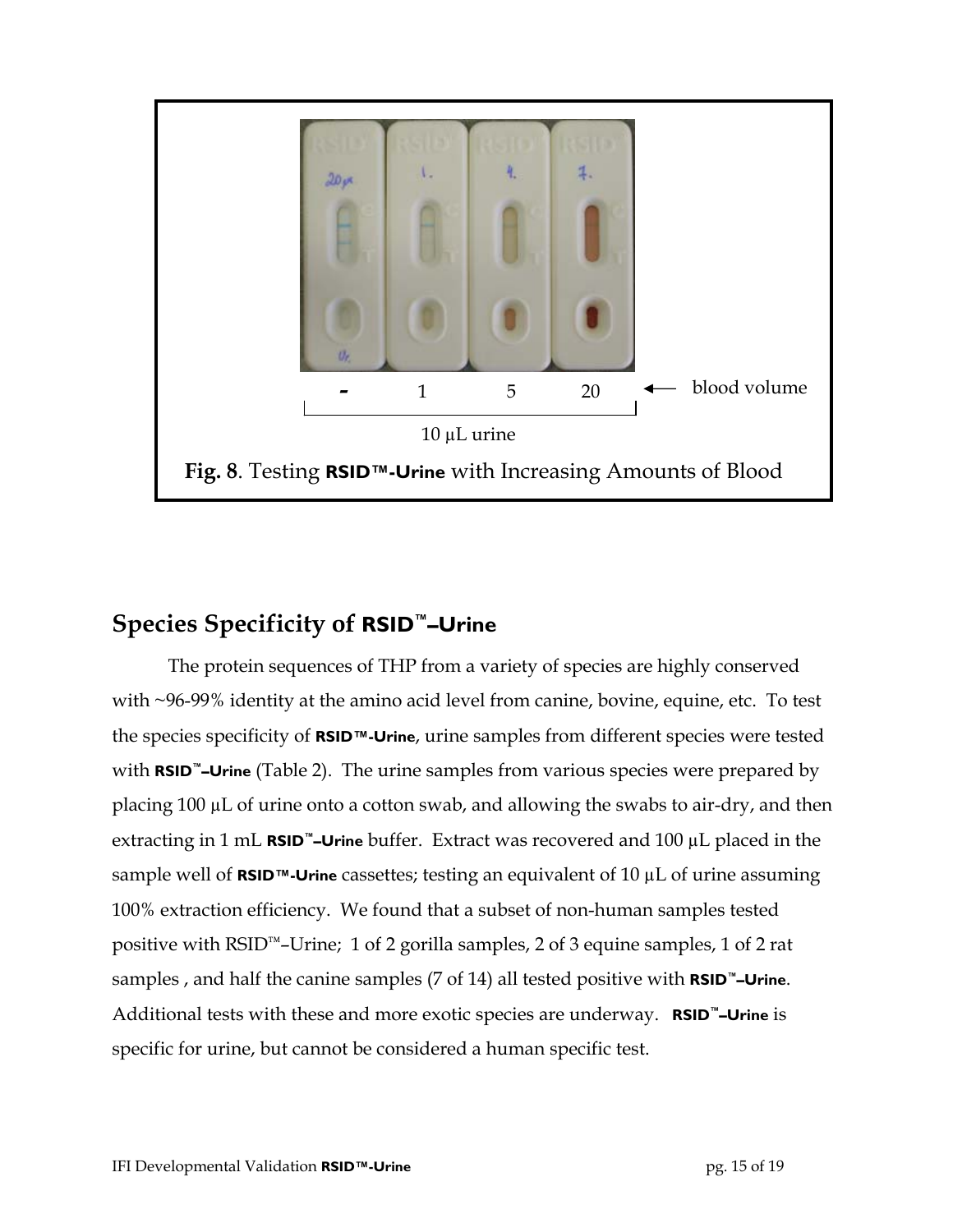| <b>Species</b> | Number<br>tested | <b>Cross-reaction</b>    |
|----------------|------------------|--------------------------|
| Gorilla        | $\overline{2}$   | Yes $(1 \text{ of } 2)$  |
| Cow            | $\overline{2}$   | No                       |
| Cat            | 6                | No                       |
| Dog            | 14               | Yes $(7 \text{ of } 14)$ |
| Horse          | 3                | Yes $(2 \text{ of } 3)$  |
| Alpaca         | 1                | No                       |
| Sheep          | $\overline{2}$   | No                       |
| Rabbit         | $\overline{2}$   | No                       |
| Rat            | $\overline{2}$   | Yes $(1 \text{ of } 2)$  |
| Opossum        | $\overline{1}$   | No                       |

Table 2. Summary of animal species tested with **RSID™–Urine**

#### **RSID™–Urine: Testing for High Dose Hook Effect**

A *high dose hook effect* refers to the false negative seen with immunochromatographic strip tests when very high levels of target are present in the tested sample. Under these conditions, unbound antigen can reach the test line *before* the labeled antibody thereby occupying the test line with non-labeled anti-antigen antibody, possibly resulting in a false negative result. Generically, lateral flow strip tests are susceptible to high dose hook effects – each specific test must be analyzed to determine if the particular configuration of strip, antibodies, and membrane could react together to produce a high dose effect false negative. Here we report on a series of experiments to test this question for **RSID™–Urine**; for these experiments 300 µL of urine were deposited onto a cotton swab, allowed to air dry, and extracted in 300 µL **RSID™–**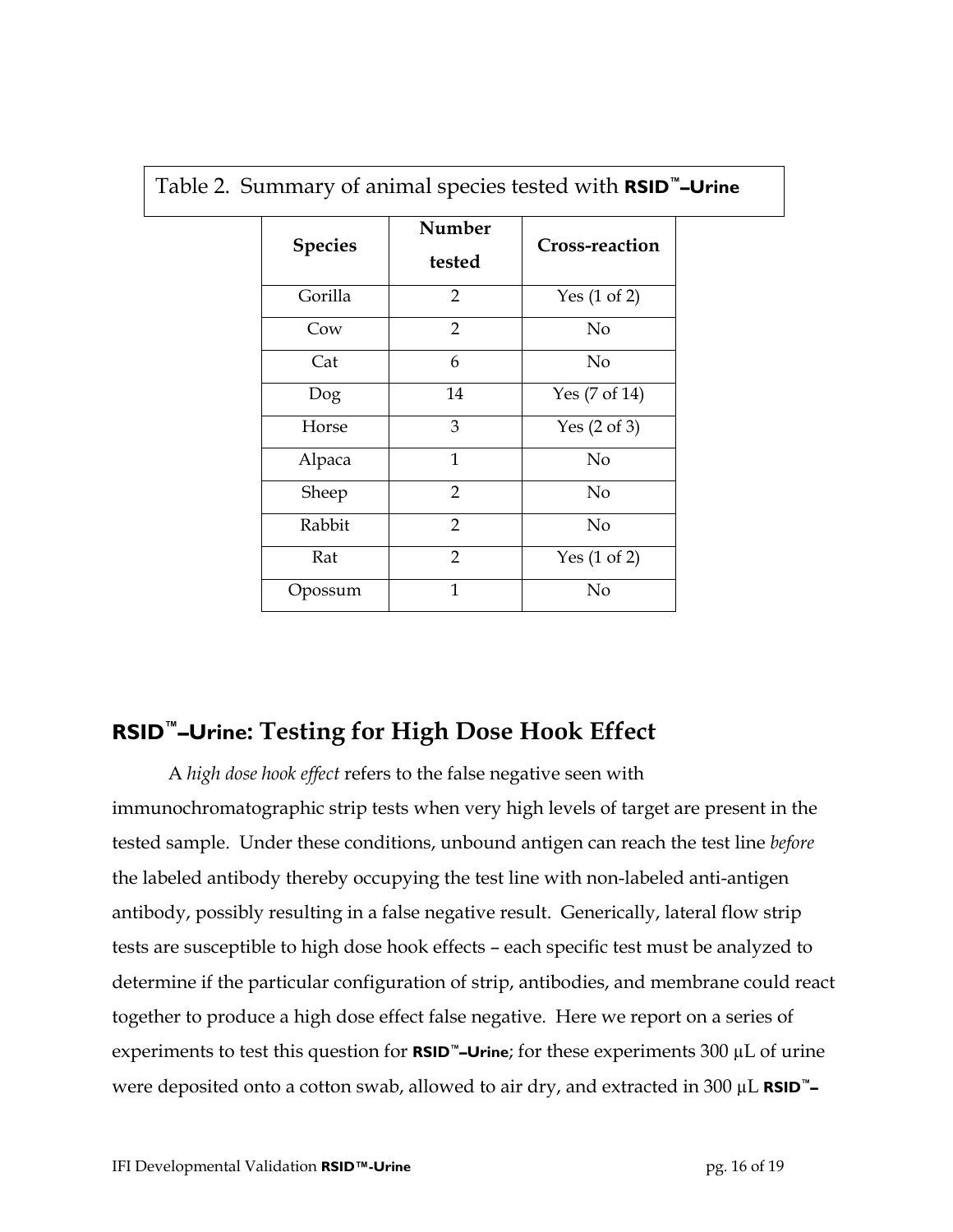**Urine** buffer for 2 hours at room temperature. Extract, 0 – 100 µL, was added to **RSID™- Urine** cassettes and results recorded after 15 minutes (Fig. 9). The amount of extract tested was recorded on the cassette (Fig. 9). In order to verify our observation, this experiment was repeated on various production lots of **RSID™-Urine** with identical results (data not shown).

 The strongest positive results on **RSID™-Urine** were seen when testing extract volumes of 10, 25, and 50 µL (fig. 9, lanes 5, 6, and 7, respectively). The signal observed on the cassettes decreased slightly at 75 and 100 µL extract volumes, indicating a weak to mild high dose hook effect (fig. 9, lanes 8 and 9). In functional terms, this is a large amount of tested urine (equivalent to 75-100 µL of urine) with no false negatives observed. In daily, practical terms, users of **RSID™-Urine** need not be concerned with false negatives due to high does hook effect, though a standard warning to exercise care and common sense when preparing extracts should be incorporated in laboratory SOPs.



### **Testing Casework Samples with RSID™–Urine**

Independent Forensics has recently used **RSID™–Urine** for urine detection from two casework samples. One casework sample involved testing a toothbrush for the presence of urine. For this case, preliminary testing to determine the best method of evidence processing was performed. A positive control sample, toothbrush with added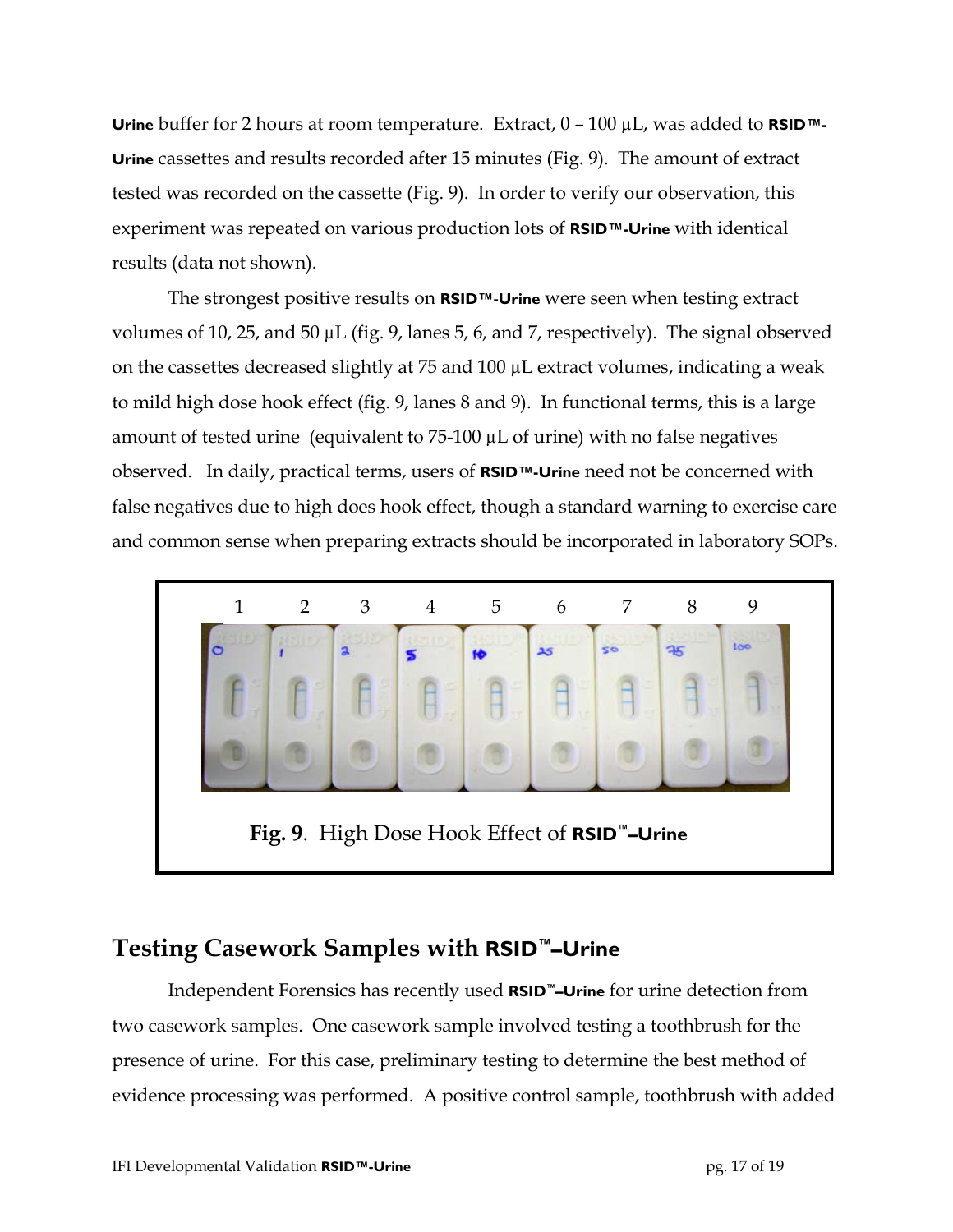urine, was processed by either cutting the bristles and extracting these in **RSID™–Urine** buffer for 1 hour at room temperature or by swabbing with a moistened swab and then extracting the swab in **RSID™-Urine** extraction buffer for 1 hour. Due to the individual variation in THP seen with urine samples, two different urine sources were used for this preliminary study (Fig. 10, top panel).